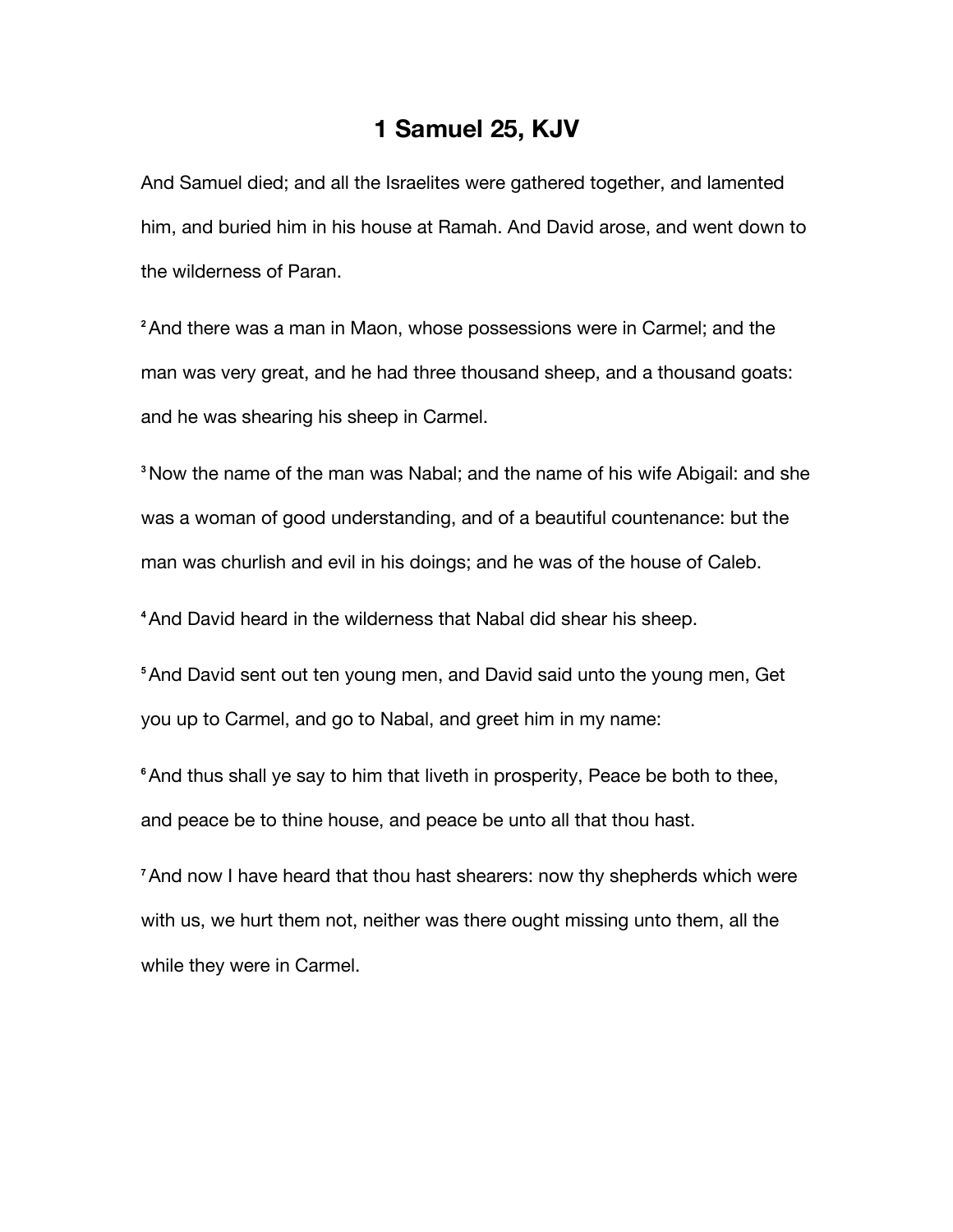**<sup>8</sup>**Ask thy young men, and they will shew thee. Wherefore let the young men find favour in thine eyes: for we come in a good day: give, I pray thee, whatsoever cometh to thine hand unto thy servants, and to thy son David.

**<sup>9</sup>**And when David's young men came, they spake to Nabal according to all those words in the name of David, and ceased.

**<sup>10</sup>**And Nabal answered David's servants, and said, Who is David? and who is the son of Jesse? there be many servants now a days that break away every man from his master.

**<sup>11</sup>**Shall I then take my bread, and my water, and my flesh that I have killed for my shearers, and give it unto men, whom I know not whence they be?

**<sup>12</sup>**So David's young men turned their way, and went again, and came and told him all those sayings.

**<sup>13</sup>**And David said unto his men, Gird ye on every man his sword. And they girded on every man his sword; and David also girded on his sword: and there went up after David about four hundred men; and two hundred abode by the stuff.

**<sup>14</sup>**But one of the young men told Abigail, Nabal's wife, saying, Behold, David sent messengers out of the wilderness to salute our master; and he railed on them.

**<sup>15</sup>**But the men were very good unto us, and we were not hurt, neither missed we any thing, as long as we were conversant with them, when we were in the fields: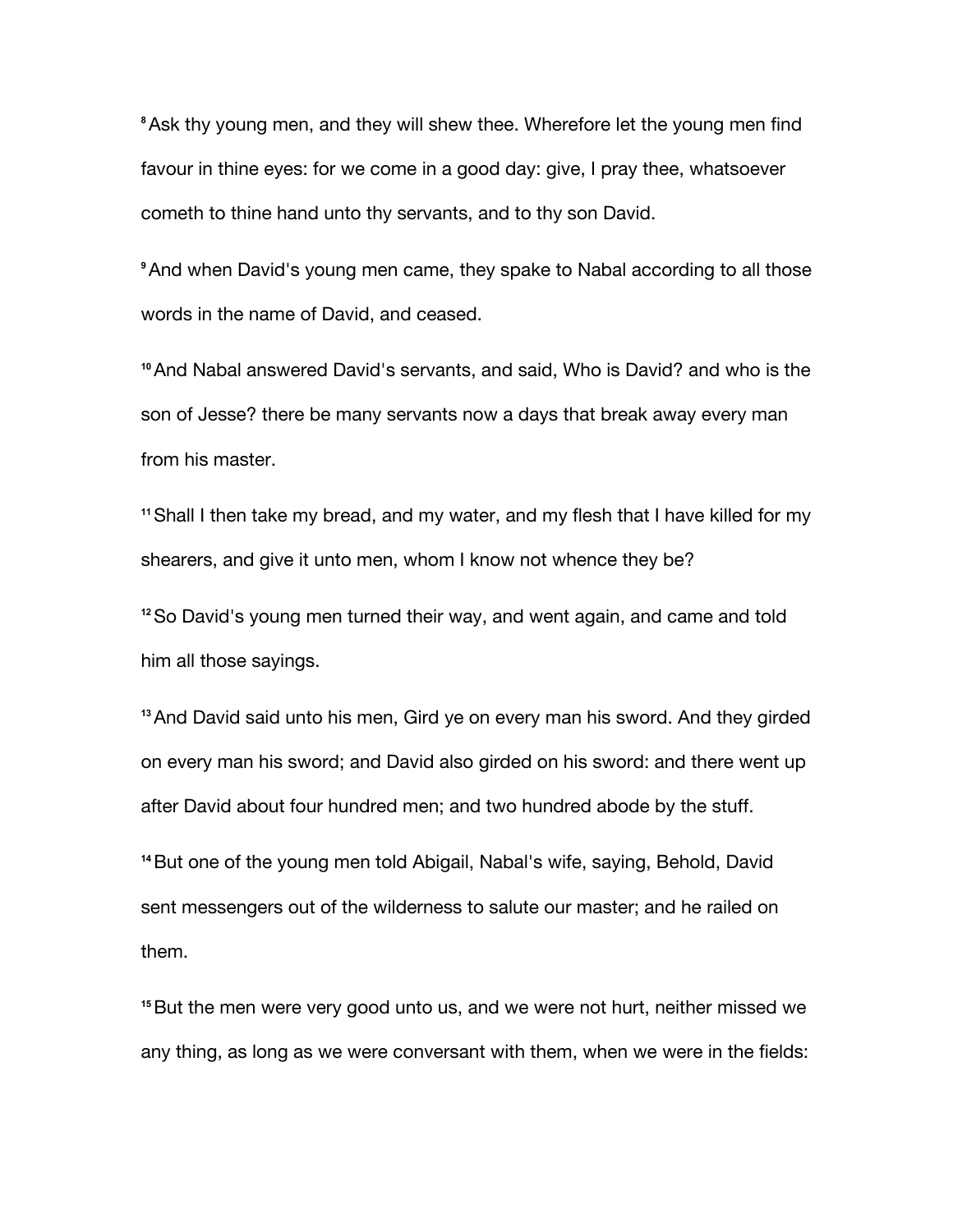**<sup>16</sup>**They were a wall unto us both by night and day, all the while we were with them keeping the sheep.

**<sup>17</sup>**Now therefore know and consider what thou wilt do; for evil is determined against our master, and against all his household: for he is such a son of Belial, that a man cannot speak to him.

**<sup>18</sup>**Then Abigail made haste, and took two hundred loaves, and two bottles of wine, and five sheep ready dressed, and five measures of parched corn, and an hundred clusters of raisins, and two hundred cakes of figs, and laid them on asses.

**<sup>19</sup>**And she said unto her servants, Go on before me; behold, I come after you. But she told not her husband Nabal.

**<sup>20</sup>**And it was so, as she rode on the ass, that she came down by the covert on the hill, and, behold, David and his men came down against her; and she met them.

**<sup>21</sup>**Now David had said, Surely in vain have I kept all that this fellow hath in the wilderness, so that nothing was missed of all that pertained unto him: and he hath requited me evil for good.

**<sup>22</sup>**So and more also do God unto the enemies of David, if I leave of all that pertain to him by the morning light any that pisseth against the wall.

**<sup>23</sup>**And when Abigail saw David, she hasted, and lighted off the ass, and fell before David on her face, and bowed herself to the ground,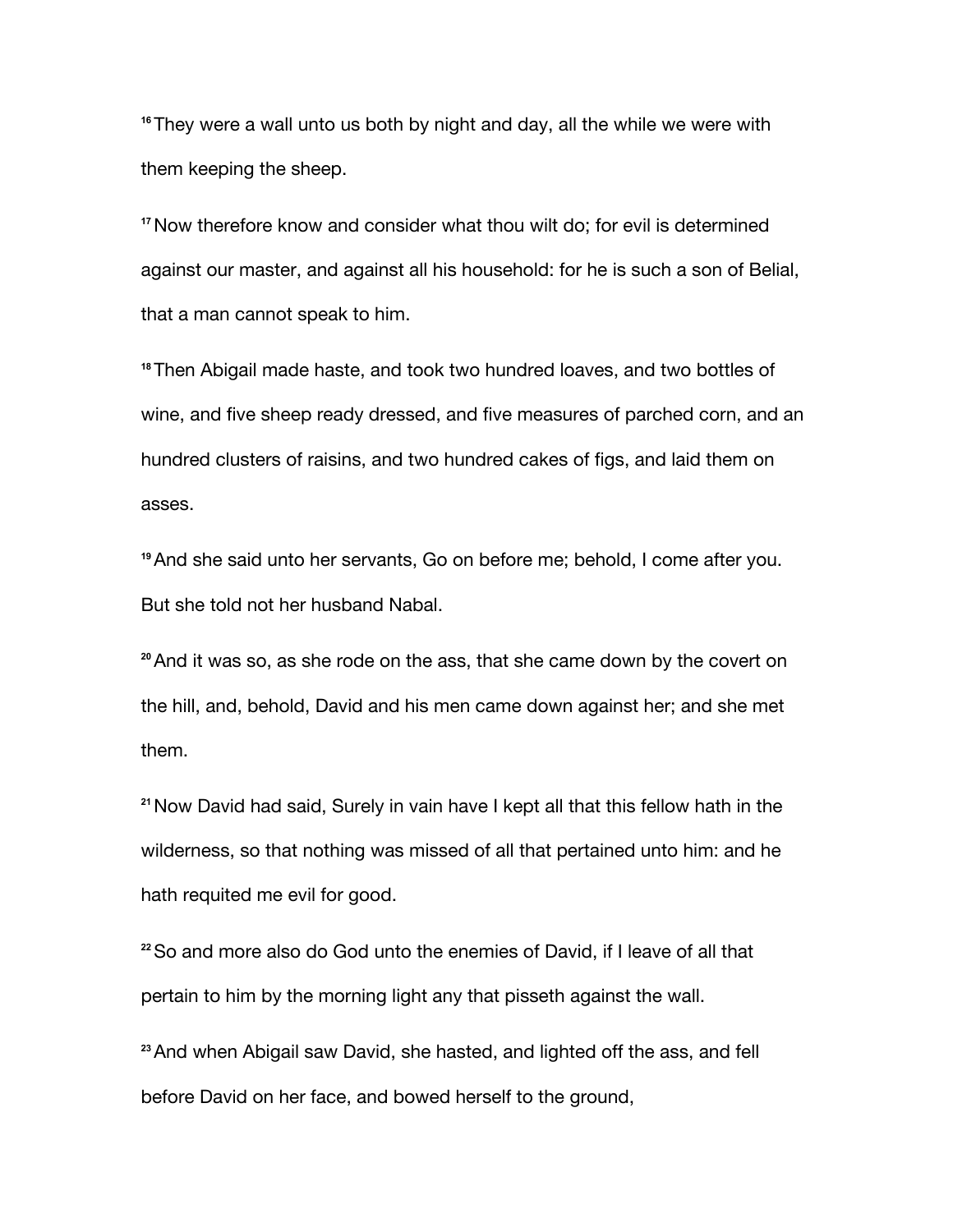**<sup>24</sup>**And fell at his feet, and said, Upon me, my lord, upon me let this iniquity be: and let thine handmaid, I pray thee, speak in thine audience, and hear the words of thine handmaid.

**<sup>25</sup>** Let not my lord, I pray thee, regard this man of Belial, even Nabal: for as his name is, so is he; Nabal is his name, and folly is with him: but I thine handmaid saw not the young men of my lord, whom thou didst send.

**<sup>26</sup>**Now therefore, my lord, as the LORD liveth, and as thy soul liveth, seeing the LORDhath withholden thee from coming to shed blood, and from avenging thyself with thine own hand, now let thine enemies, and they that seek evil to my lord, be as Nabal.

**<sup>27</sup>**And now this blessing which thine handmaid hath brought unto my lord, let it even be given unto the young men that follow my lord.

**<sup>28</sup>** I pray thee, forgive the trespass of thine handmaid: for the LORD will certainly make my lord a sure house; because my lord fighteth the battles of the LORD, and evil hath not been found in thee all thy days.

**<sup>29</sup>**Yet a man is risen to pursue thee, and to seek thy soul: but the soul of my lord shall be bound in the bundle of life with the LORD thy God; and the souls of thine enemies, them shall he sling out, as out of the middle of a sling.

**<sup>30</sup>**And it shall come to pass, when the LORD shall have done to my lord according to all the good that he hath spoken concerning thee, and shall have appointed thee ruler over Israel;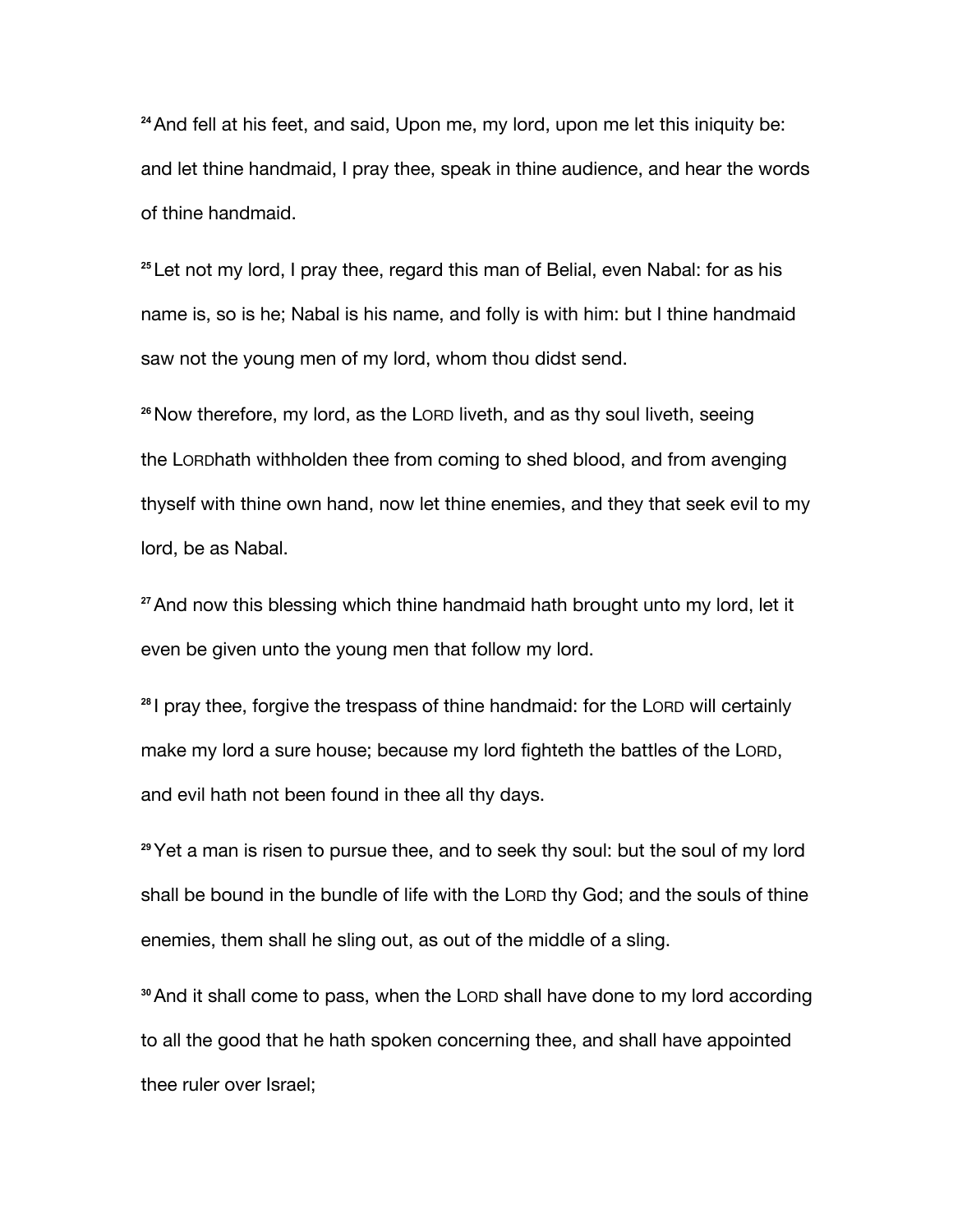**<sup>31</sup>**That this shall be no grief unto thee, nor offence of heart unto my lord, either that thou hast shed blood causeless, or that my lord hath avenged himself: but when the LORD shall have dealt well with my lord, then remember thine handmaid.

**<sup>32</sup>**And David said to Abigail, Blessed be the LORD God of Israel, which sent thee this day to meet me:

**<sup>33</sup>**And blessed be thy advice, and blessed be thou, which hast kept me this day from coming to shed blood, and from avenging myself with mine own hand.

**<sup>34</sup>**For in very deed, as the LORD God of Israel liveth, which hath kept me back from hurting thee, except thou hadst hasted and come to meet me, surely there had not been left unto Nabal by the morning light any that pisseth against the wall.

**<sup>35</sup>**So David received of her hand that which she had brought him, and said unto her, Go up in peace to thine house; see, I have hearkened to thy voice, and have accepted thy person.

**<sup>36</sup>**And Abigail came to Nabal; and, behold, he held a feast in his house, like the feast of a king; and Nabal's heart was merry within him, for he was very drunken: wherefore she told him nothing, less or more, until the morning light.

**<sup>37</sup>**But it came to pass in the morning, when the wine was gone out of Nabal, and his wife had told him these things, that his heart died within him, and he became as a stone.